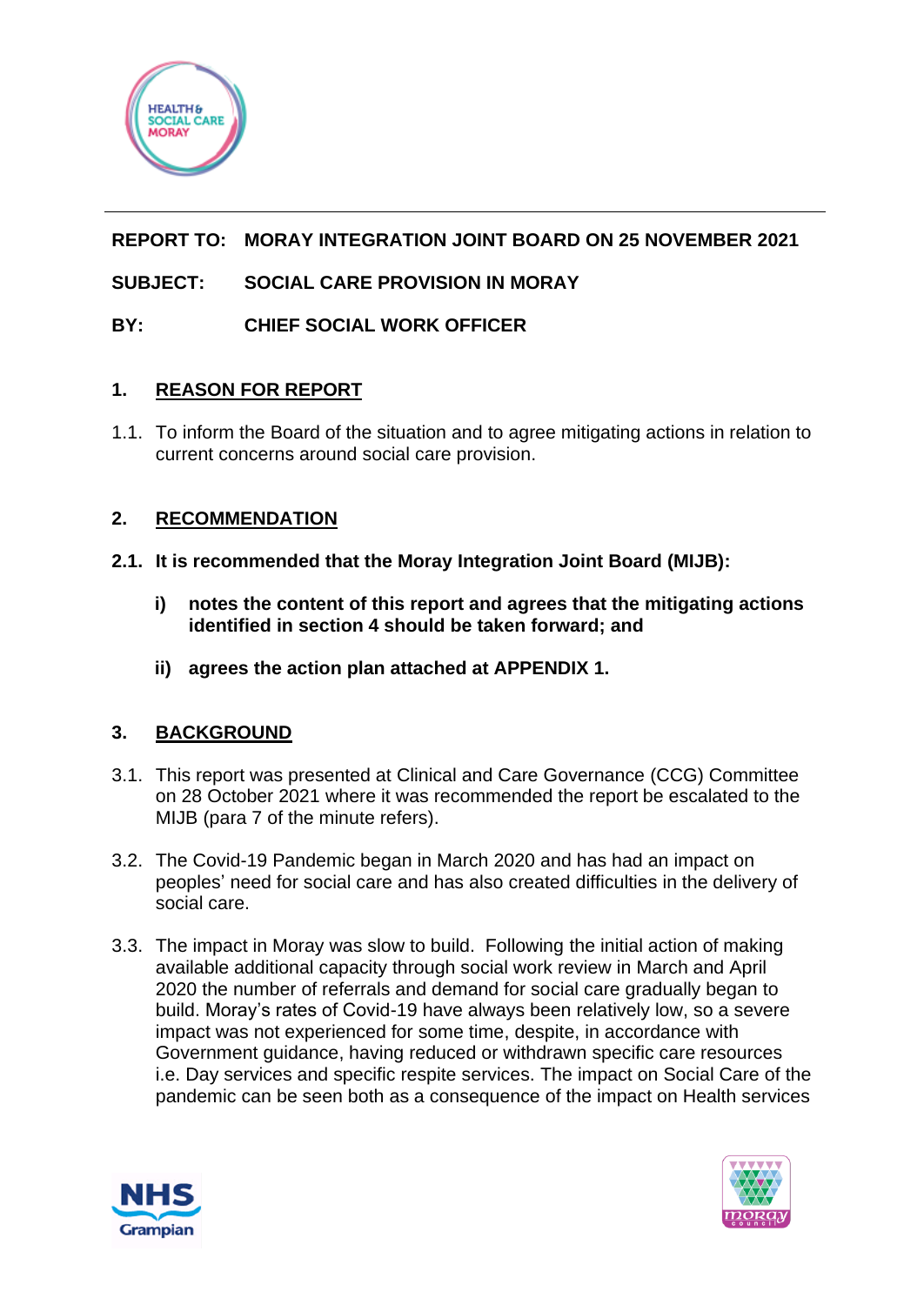and as a consequence of the impact directly on the lives of vulnerable people, stemming from isolation, anxiety and disruption to everyday life.

3.4. The first two graphs below are from the Ministerial Steering Group (MSG) figures that are provided every quarter. These demonstrate the pressures in the Health part of the Partnership and show that while Moray have a high number of Delayed Discharges at snapshot, the more pertinent figure of number of Delayed Discharge Bed Days is not nearly as high as pre-COVID-19. This is up to the end of August 2021 but more recent management information does not show a significant increase in Bed Days occupied for a significant period of time.



3.5 The number of unscheduled hospital days dipped at the start of the Covid-19 pandemic. Figures have increased since then, however they have not returned to the pre-covid levels. The figures for June and July 2021 for unscheduled bed days for over 65 are the lowest figures since April 2018.

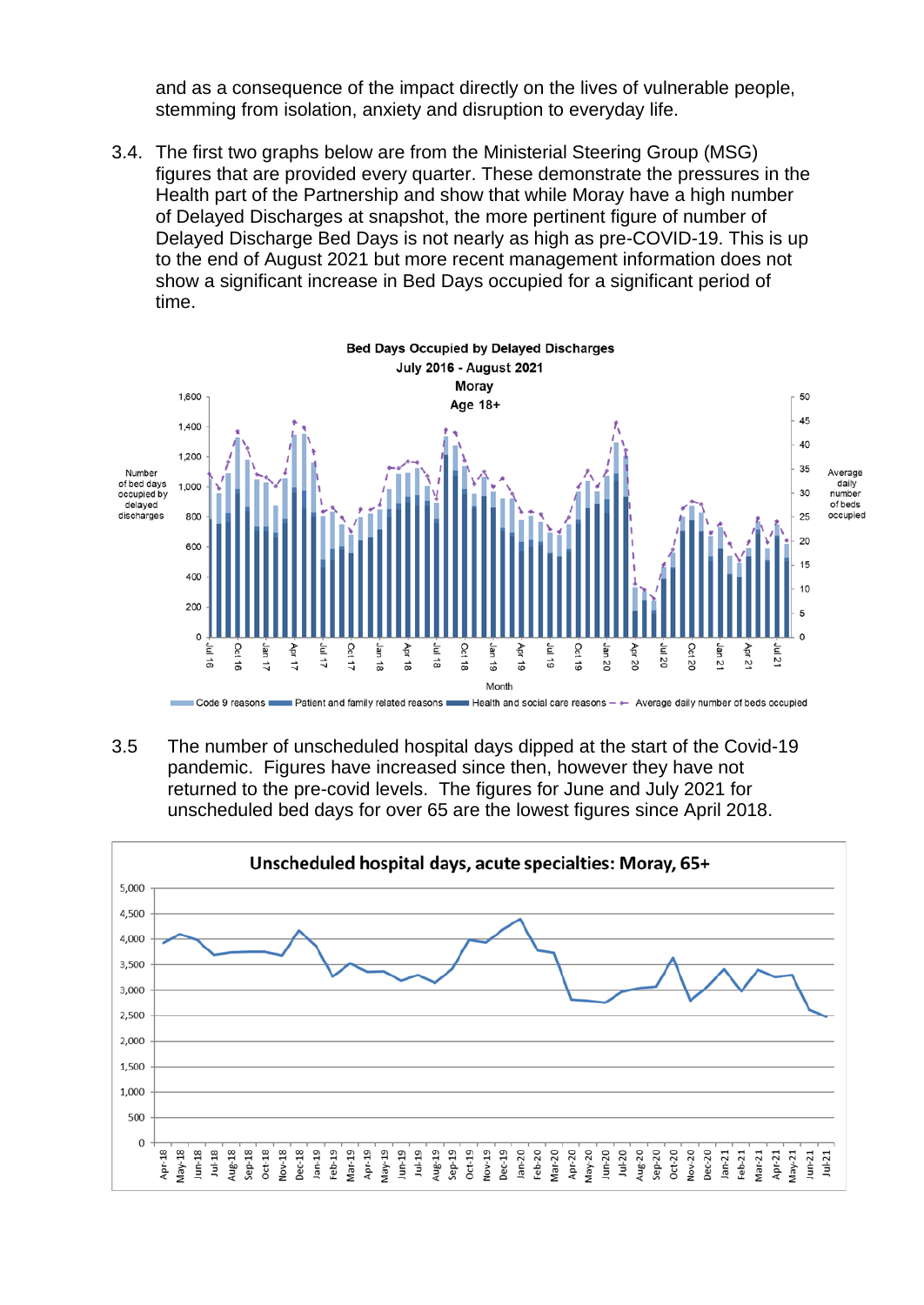- 3.6 Moray has slightly increased the percentage of last six months of life spent in the Community 2% to 91.8% in 2020/21. While this is above the Scottish Average it does match the general increasing trend across Scotland in the Community. The percentage of people spending the last six months of life in Large and Community Hospitals reduced in 2020/21 in Moray and in Scotland in general.
- 3.7 An interpretation of this activity, in relation to impact on Social Care suggests that a reduced in-patient bed base had to work more quickly to maximise use of a restricted resource. For Social Care this would be experienced as continuing high demand. The sharp rise in bed days occupied by delayed discharge is evident from May to October 2020. For this purpose this may be seen as increasing pressure for social care resource.
- 3.8 The following data explores Social Care activity: The number of care at home hours being provided in Moray for Free Personal Care and Free Nursing Care (FPC and FNC) has historically been increasing but since the start of the Covid-19 pandemic in Moray the number of hours being provided to those over 65 has increased from 7,600 hours a week to over 8,700 hours per week in quarter 1 (April 1 to June 30) 2021. This is an increase of 15% year on year and shows no sign of decreasing. For context the 2019-20 to 2020-21 increase as only 1%.



3.9 In total, the number of FPC/FNC hours being delivered in Moray has increased by 1,800 hours per week from 13,000 hours a week to 14,800 hours per week. (1,300 in the 65+ age group and 500 in the 18-65 age group).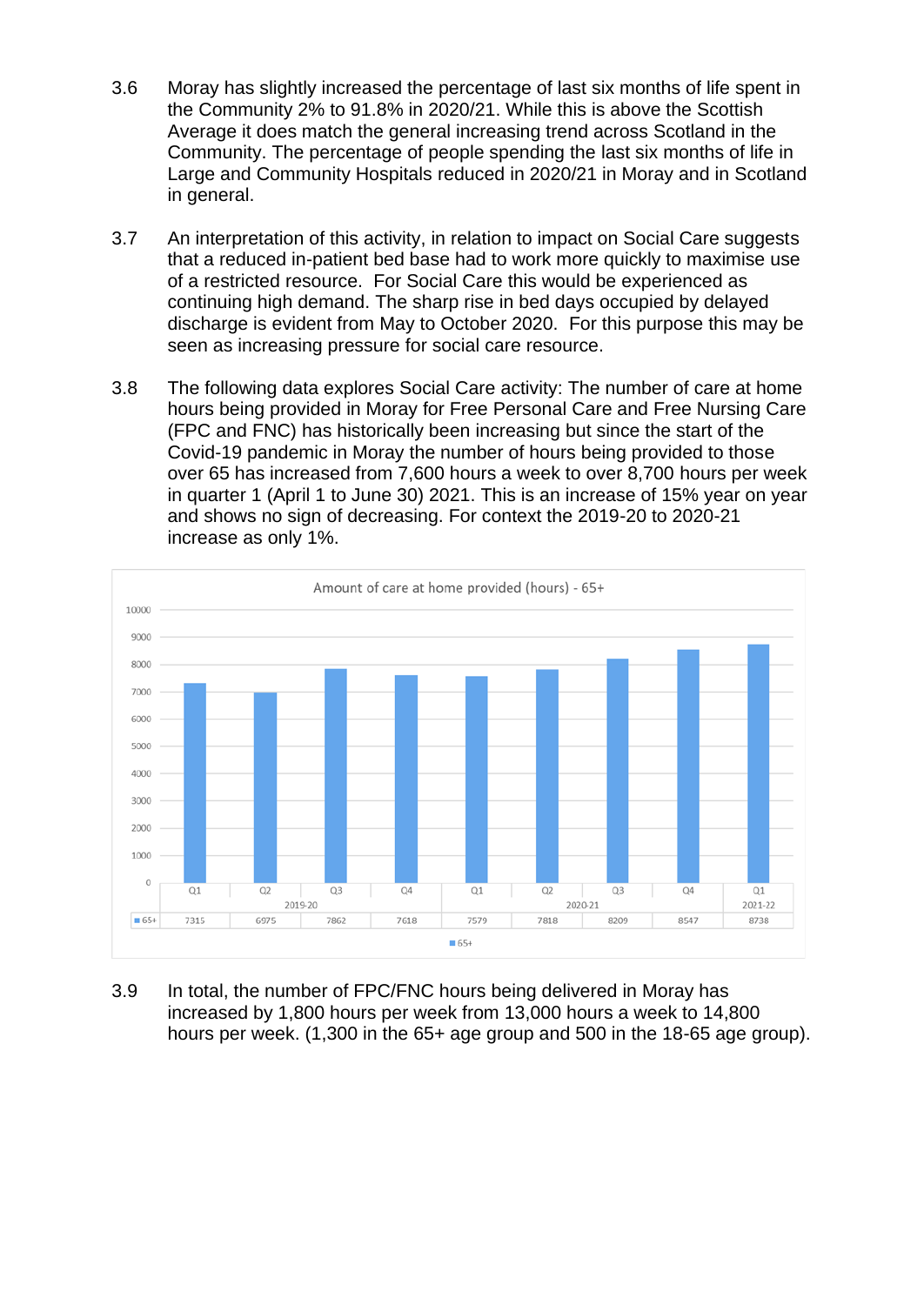

- 3.10 There was an awareness of the increasing demand for complex social care situations at home towards the end of 2020. This represents the direct impact on the lives of vulnerable people of the pandemic, and of the public Health measures taken to combat this. Whilst many families offered and preferred to support their family members early in the pandemic, this became increasingly difficult as time progressed. Isolation and loss of support to informal family carers created breakdowns in these family arrangements. The closure of most community supports, added to family stress and, as alternatives were unavailable to requests for formal social care support.
- 3.11 This has continued to increase in number and severity. As at 8 November 2021 there were 140 people awaiting social care assessment and 132 people for whom an assessment had been concluded, indicating care was required, but for whom care could not be delivered.
- 3.12 In July 2021, perhaps associated initially with the onset of school holidays and the unavailability of care staff as a consequence of these holidays, social care support became much harder to secure. The pressure on all social care providers intensified. This situation has continued since then. The Scottish Government became aware of increasing difficulties across Scotland and a first meeting was convened on 6 August 2021 to hear of the difficulties being experienced. Since then weekly reports have been sent to Scottish Government on key information relating to social care agreed by the Oversight Group. Significantly the number of people waiting for a social care assessment has been steadily increasing since then. The increase has been driven by those requiring Urgent and High care in the Community.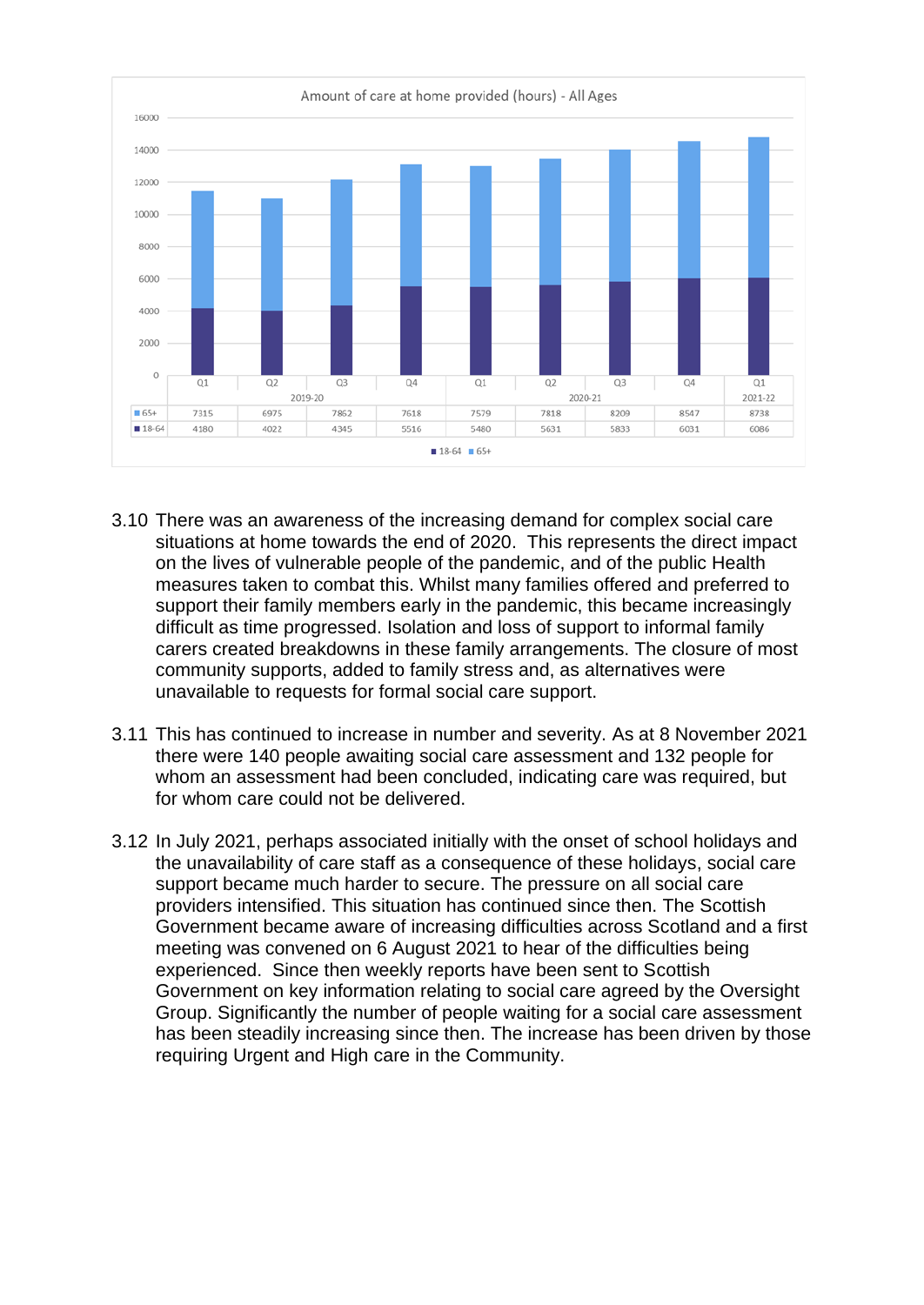

- 3.13 In Moray, the continued pressure on the social care system has now reached a critical stage. The risks and issues identified are noted below:
	- a) Infection, Prevention and control failures in external sector, causing increase in Covid risks.
	- b) Return of packages from external sector to internal home care causing distress and gaps in care services to clients.
	- c) Poor quality of service delivery identified in external providers resulting in poor experience and outcomes for clients.
	- d) Limited and poor quality of management and supervision in care at home in external sector.
	- e) Inability to meet demand for care at home service resulting in extensive waiting lists and long periods without care.
	- f) Inability to meet demands for social care support affecting the efficiency of partners particularly hospitals.
	- g) Pressure on Social Care sector to deliver, resulting in high levels of stress in care staff, leading to loss of staff.
	- h) Loss of staff and limited recruitment makes the sector unattractive to new entrants.
	- i) Pressure on Social Care to deliver direct care resulting in erosion of staff support time e.g. Team meetings, training and support.
- 3.14 The following information may be helpful in understanding the situation further in relation to its impact on care providers and staff. Internal Care at Home (CAH) covers all localities in Moray.
	- i) There are **130** shifts per day; each shift consisting of 6.5 hours. The 6.5 hours in the shift include travel to and between people as well as a 20 minute break.
	- ii) The shifts are made up of Early shifts (07.00-13.30) and Late shifts (16.00-22.30).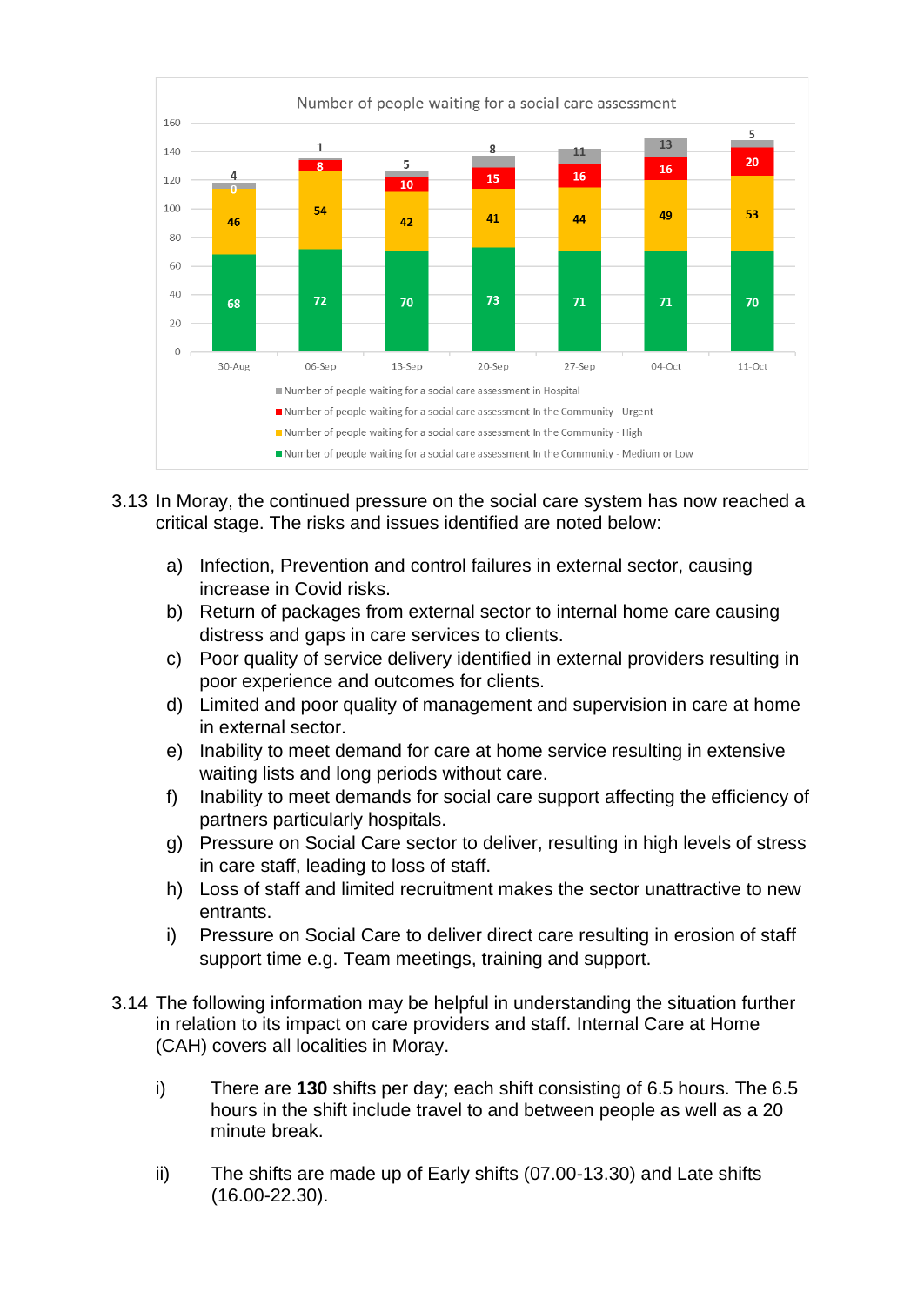- iii) There is a mixture of contracts available for Social Care Assistants (SCAs): zero hours, 6.5 hours, 19.5 hours, and 26 hours to 32.5 hours per week.
- iv) Each SCA works alone on each shift and they have mobile devices with schedules on for each person they are to visit. These schedules are monitored by a support team ensuring each shift is covered and all visits are in place, so covering all absences and vacancies on a day-to-day basis.
- v) Since January to September 2021 35 new SCAs covering 462 hours have been recruited and there has been increased contracts for 8 SCAs covering 95 hours: A total gain of 557 hours. There were 6 adverts, one of which was open for 6 weeks with interviews held every 2 weeks.
- vi) The service lost 34 SCAs, 578 hours and reduced the contracts of 25 staff at 365 hours. Total loss of 943.hours. There has a been a mixture of reasons for reduction and leavers: "Time to retire", "the hours don't work around my family", "I'm finding it too stressful", "I do not want to put myself through the training required for registration" "Childcare problems with my partner changing jobs" being a few of the reasons given. Some left due to ill health and no longer being fit to do the role.
- vii) The people being referred to the service recently have changed in terms of what the assessed need is now, often complex, multiple conditions requiring more time and often double-up care.
- 3.15 The external Care at Home Providers are under pressure across Moray. The challenges faced are staff sickness, holidays, vacancies and people leaving, sometimes for other professions. Some providers are reporting a very slight easing in absence numbers. However, Care at Home across Moray as a whole is still under considerable stress. There is no availability across external Care at Home and most of the providers are at Red RAG status due to staffing issues and trying to safely deliver existing support packages. Multi-agency meetings have taken place as issues arise. Calling these meeting early and involving senior management are proving to offer positive steps forward that it is hoped will continue going forward.
- 3.16 In general providers are reporting that staff sickness and vacancies are still higher than average. This is due to the pressure placed on staff to cover additional runs as well as some COVID related illness – isolating whilst waiting for PCR results. Anticipated impacts are that there will be people who required care and no carers available to provide it.
- 3.17 Providers are increasing staff hours, cancelling or shortening annual leave, actively recruiting, pulling in office staff and some are using agency staff. They are also beginning to contact other providers to work together to move packages if required. Multi-disciplinary team meetings with the providers are being called to work together to come-up with strategies to meet the need. Social Work is looking at reviewing care packages to ensure the most at need are prioritised. Social Work in the East is working with providers as required to make rotas/runs sustainable if possible even if that means moving packages around.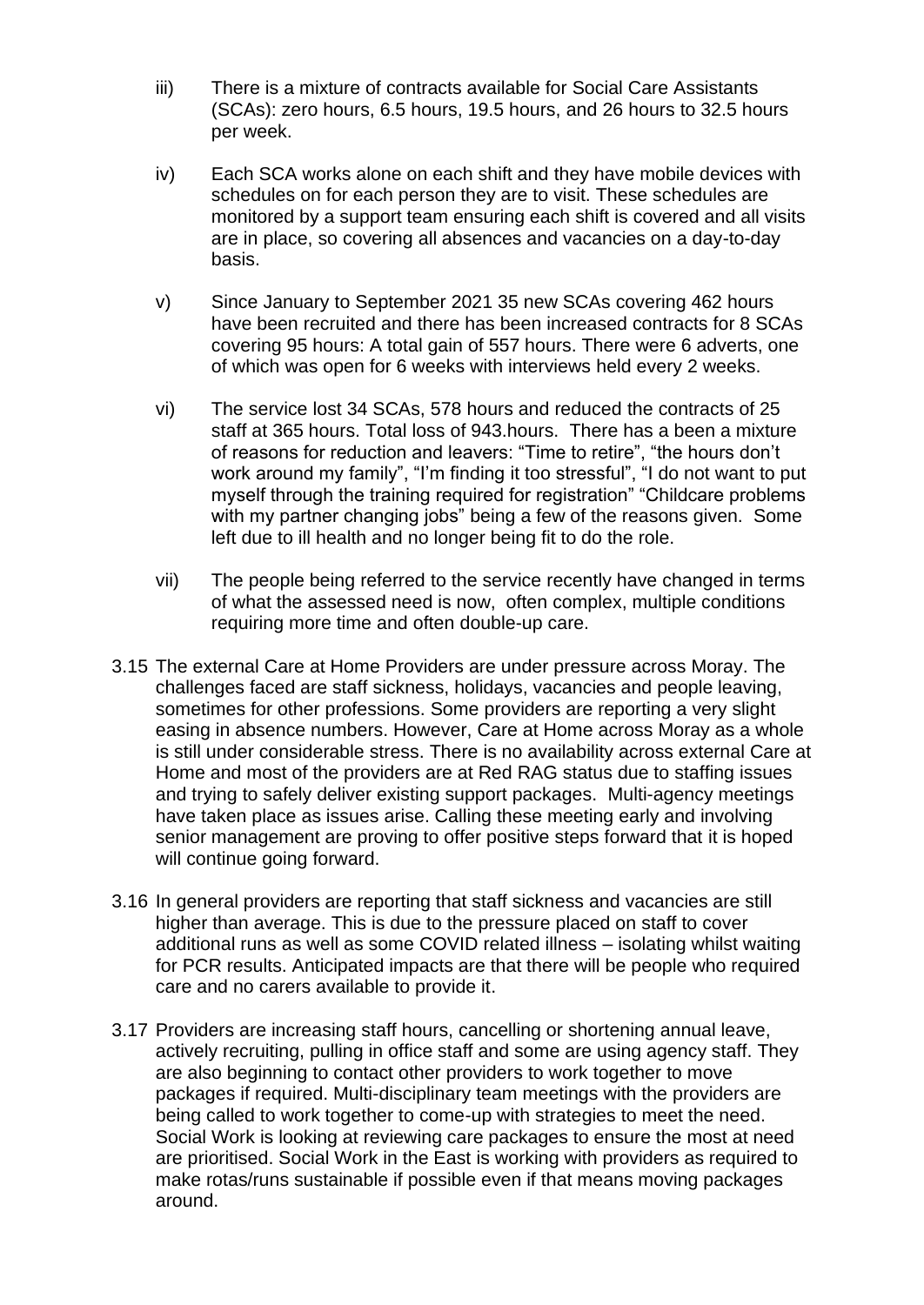3.18 The information indicates severe pressure widespread across the social care system which is increasing in severity and creating potential negative outcomes in the community and for staff.

# **4 KEY MATTERS RELEVANT TO RECOMMENDATION**

- 4.1 The Care at home service aims to provide a service to people who have been assessed as substantial or critical. Service managers have been implementing business continuity arrangements where the available staff resources are focussed on business critical functions, particularly in care at home, to try to ensure that all critical care is covered. Business critical functions and all activity not supporting frontline delivery is reviewed regularly by SMT.
- 4.2 The Oversight Group have created a sub-group to support the care at home sector. The new external partner has been asked, and agreed, to provide some support for infection prevention and control and support quality across the care at home service in Moray. It is recommended that this is accepted.
- 4.3 It is proposed that management support for social work is increased or strengthened.
- 4.4 Professional review to streamline professional processes to help alleviate delays.
- 4.5 Recruitment activity should be continued and enhanced across the sector.
- 4.6 The impact of low retention of staff is felt by team members however there are hidden costs associated with management team spent in the recruitment process and interviewing.
- 4.7 To provide additional support the social care sector through a range of different support mechanisms e.g. establish a digital support group for all new starts in social care to ensure their experience is positive with the aim of improving retention of staff.
- 4.8 Consider focussed and cross-sector recruitment drives, particularly with new external partner for care at home.
- 4.9 An action plan has been created to look at ways to potentially begin to address the recruitment difficulties. **(SEE APPENDIX 1)**

### **5 SUMMARY OF IMPLICATIONS**

**(a) Corporate Plan and 10 Year Plan (Local Outcomes Improvement Plan (LOIP)) and Moray Integration Joint Board Strategic Commissioning Plan 2019 – 2029** This report, and the previous/ongoing work detailed within it, support the delivery of the Corporate and 10 Year Plans and specifically support meeting the following outcomes in the Moray Integration Joint Board Strategic Plan: